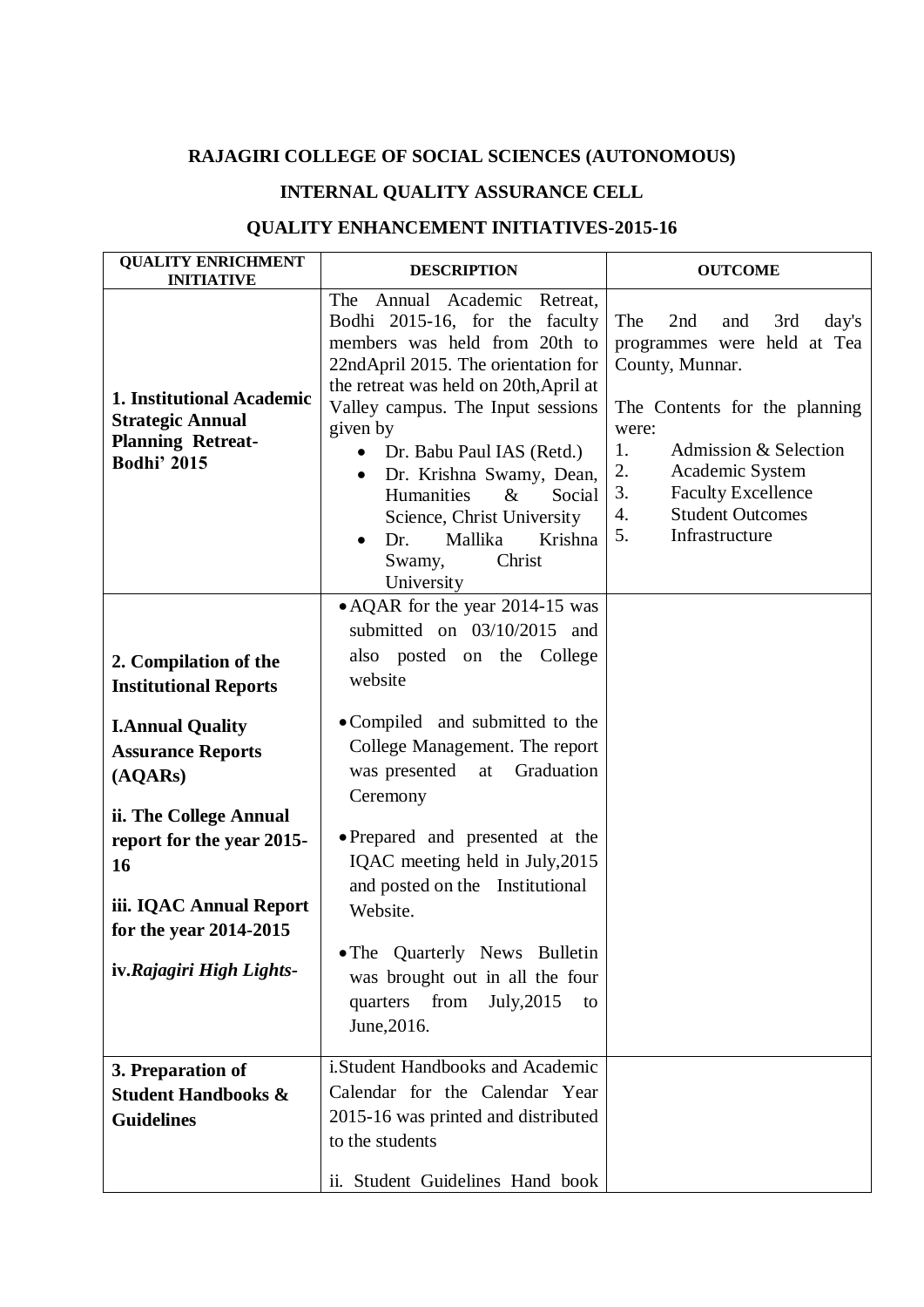|                                                                                                                | were printed and distributed to all<br>the students                                                                                                                                                   |                                                                                                                                                                                                                                                                                                                                                                                                                                                                                                                                                                                                                                                 |
|----------------------------------------------------------------------------------------------------------------|-------------------------------------------------------------------------------------------------------------------------------------------------------------------------------------------------------|-------------------------------------------------------------------------------------------------------------------------------------------------------------------------------------------------------------------------------------------------------------------------------------------------------------------------------------------------------------------------------------------------------------------------------------------------------------------------------------------------------------------------------------------------------------------------------------------------------------------------------------------------|
| <b>4. Faculty Quality</b><br><b>Enrichment Initiatives</b><br><b>Faculty Development</b><br><b>Programmes:</b> |                                                                                                                                                                                                       | 2 Faculty Development<br>Programmes conducted                                                                                                                                                                                                                                                                                                                                                                                                                                                                                                                                                                                                   |
| <b>5. Student Quality</b><br><b>Promotional Initiatives</b>                                                    | Social<br>Entrepreneurial<br>Capacity<br>Building Initiative For<br>College<br><b>Students - Workshop Series</b>                                                                                      | Kerala<br>Chamber<br>of<br>$\bullet$<br>$\&$<br>Industry<br>Commerce<br>organized<br>an<br>entrepreneurship enrichment<br>session on 30th June 2016<br>Dr. Mary Venus Joseph, US<br>Fulbright Scholar 2012 was<br>granted the 2015-16 The<br>United<br>States-India<br>Foundation<br>Educational<br>(USIEF) Alumni<br>Award<br>Grant As part of the above<br>grant, a series of workshops<br>was held<br>The Centre for Incubation<br>$\bullet$<br>Entrepreneurship<br>and<br>'Le<br>Cocoon'<br>formally<br>was<br>Shri.<br>inaugurated by<br>Ε.<br>Minister<br>P.Jayarajan,<br>of<br>Industries & Sports, Govt. of<br>Kerala on 14th June 2016 |
| <b>6.Best/Unique Practices</b><br>of The College                                                               | 2016<br><b>Samavartanam</b><br>,the<br>Graduation ceremony of MSW,<br>MCA, MBA, MHRM, MLISC,<br>BLISC, BSW and PGDCSW<br>students Deeksharambham- 2016<br>was organized on Monday, 13th<br>June 2016. |                                                                                                                                                                                                                                                                                                                                                                                                                                                                                                                                                                                                                                                 |
|                                                                                                                | Rajagiri in Pursuit of Excellence<br>Lecture 2016 was hosted at RBS<br>auditorium on 29th June 2016<br>two day <b>INFLORE</b> management<br><i>fest</i> from October $15$ – October 16,<br>2015.      |                                                                                                                                                                                                                                                                                                                                                                                                                                                                                                                                                                                                                                                 |
|                                                                                                                | <b>Rajagiri National Business Quiz</b><br>held on October 17, 2015.                                                                                                                                   | The<br>winners of<br>the<br>mega<br>quizzing event were - Corporate:<br>TCS; Student: Osmania Medical<br>College. The media partner,<br>Times Now', telecasted the<br>programme on December 5 & 6                                                                                                                                                                                                                                                                                                                                                                                                                                               |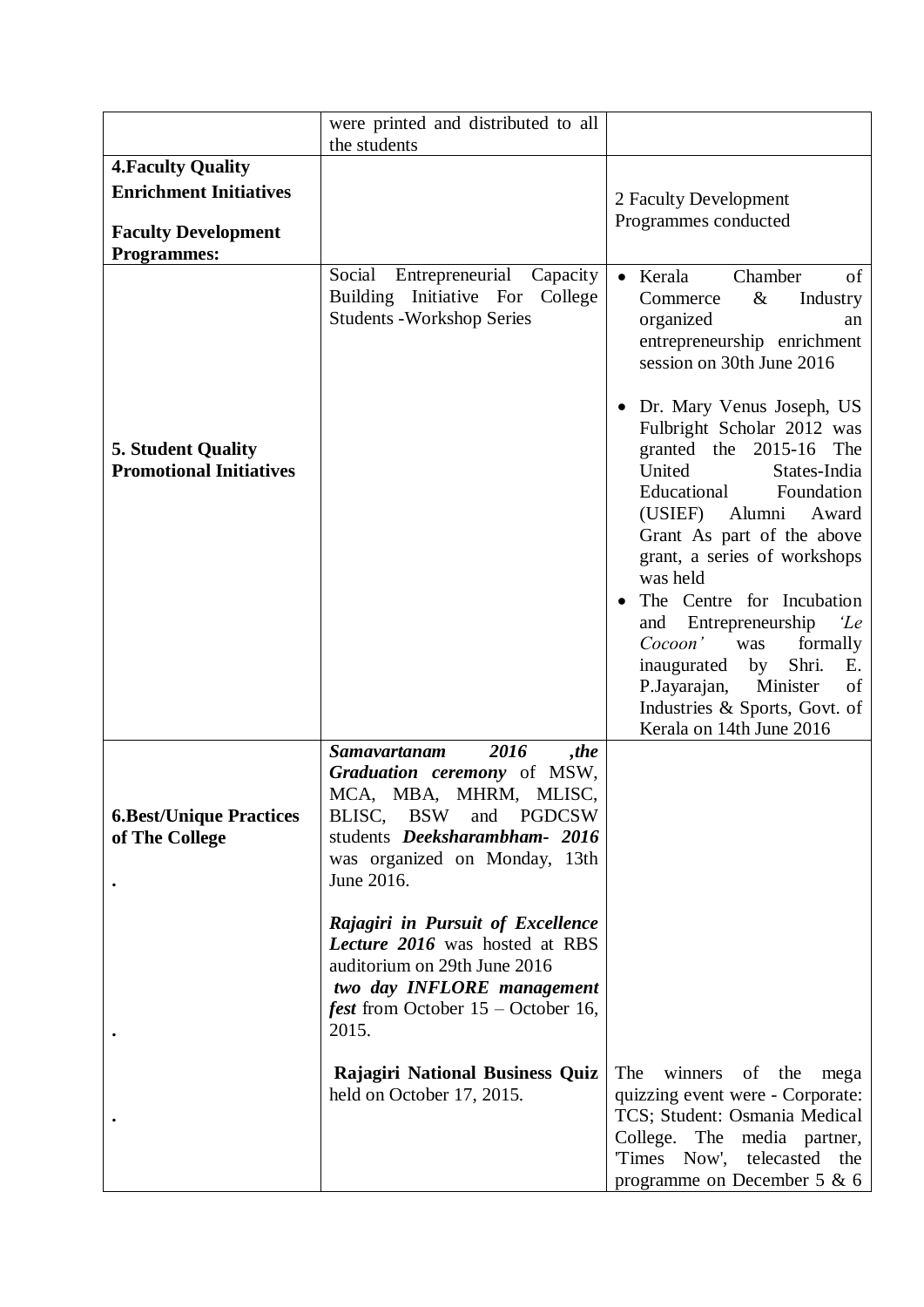|                                                   |                                                                                                                                                                                                                                                                     | at 4.30 pm.                                                                                                                                                                                                                                                                                          |
|---------------------------------------------------|---------------------------------------------------------------------------------------------------------------------------------------------------------------------------------------------------------------------------------------------------------------------|------------------------------------------------------------------------------------------------------------------------------------------------------------------------------------------------------------------------------------------------------------------------------------------------------|
|                                                   | <b>IT Euphoria 2k15</b> is a national<br>level inter collegiate IT Fest<br>conducted by CSTAR, Computer<br>Students Association of Rajagiri<br><b>College of Social Sciences</b>                                                                                    | 63 colleges attended the fest and<br>444 students were a part of this<br>mega event. It included technical<br>and non technical events such as<br>Coding, Paper Presentation, IT<br>Quiz, Web Designing, Hacking,<br>Best gang, Live Gaming,<br>Photography, Videography and<br>Dance                |
|                                                   | <b>SPLENDORE 2K 16 Grad Fest'</b><br>on 15th and 16th January 2016 for<br>plus two and graduate students in<br>and around Kerala to showcase<br>their talents with the theme 'Go<br>Green And Be Clean.' The fest<br>was inaugurated by cine artist Mr.<br>Siddique | The<br>program<br>very<br>was<br>interactive as the participants<br>were putting up their questions<br>and viewpoints on the issue. The<br>session included<br>a healthy<br>discussion and the rally team<br>members were able to clarify<br>doubts and concerns of the<br>Rajagirians on the issue. |
|                                                   | National Social Work Students'<br>Meet titled 'CATALYSIS-'15,<br>'Triggering Social Change' was<br>held on 26th and 27th November<br>2015 at RSCC                                                                                                                   |                                                                                                                                                                                                                                                                                                      |
|                                                   | The Junior students of MBA &<br><b>MHRM</b><br>participated<br>the<br>in<br>Vanavasam programme in the<br>month of February 2015. The venue<br>Sacred<br>Heart<br>College,<br>was<br>Shembaganur, Kodikkanal.                                                       |                                                                                                                                                                                                                                                                                                      |
| 7. Rajagiri Value<br><b>Experential Programme</b> | Dhwani 2015 - NSS Social<br>Sensitisation camp was conducted<br>Arakulam Grama Panchyat,<br>at<br>Idukki District from 13th to 19th<br>August 2015 for MSW, MCA,<br>MLISC, and BLISC students. 145<br>students participated in the camp.                            |                                                                                                                                                                                                                                                                                                      |
|                                                   | Kunjattakilikal<br>kid's<br>is<br>fest<br>conducted by the BSW first year<br>students for Anganwadi kids from<br>various anganwadis in Kalamassery<br>Municipality. The event was held<br>on 19th February                                                          | Around<br>105<br>children<br>from<br>various Anganwadis of ICDS<br>projects in Ernakulam District<br>participated in the event 2016 in<br>the Municipal hall, Kalamassery.<br>There were about 200 students<br>along with their teachers and<br>parents from 49 anganwadis in<br>Kalamassery.        |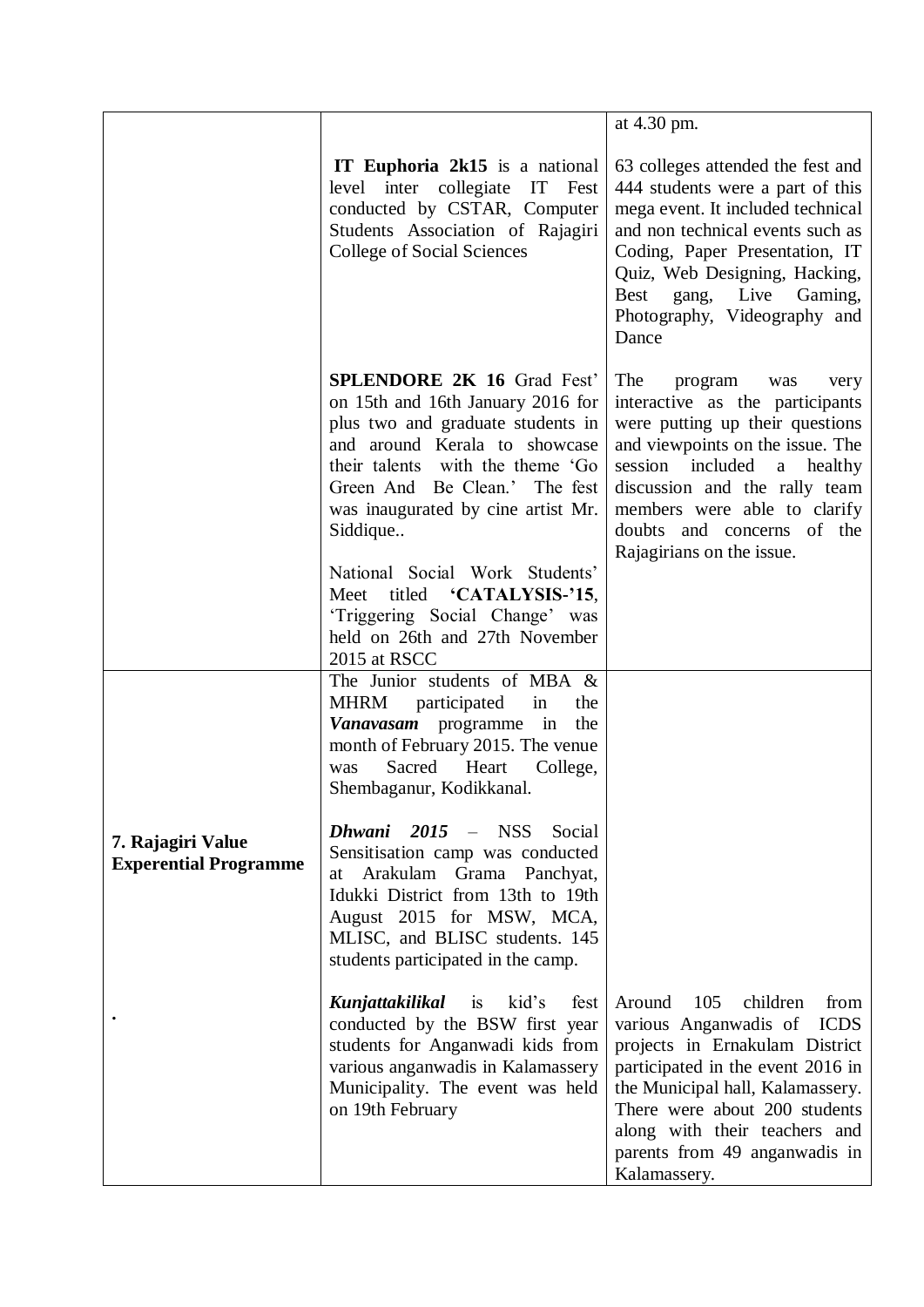|                                                     | "Poothumbikal" Anganwadi           |                                                                                                                                                                                                                                                                                                                                                                                            |
|-----------------------------------------------------|------------------------------------|--------------------------------------------------------------------------------------------------------------------------------------------------------------------------------------------------------------------------------------------------------------------------------------------------------------------------------------------------------------------------------------------|
|                                                     | Children's Fest was organized by   |                                                                                                                                                                                                                                                                                                                                                                                            |
|                                                     | MLTC with the assistance<br>of     |                                                                                                                                                                                                                                                                                                                                                                                            |
|                                                     | B.Com and BLISc students<br>at     |                                                                                                                                                                                                                                                                                                                                                                                            |
|                                                     | Children's park, Ernakulam.        |                                                                                                                                                                                                                                                                                                                                                                                            |
|                                                     |                                    |                                                                                                                                                                                                                                                                                                                                                                                            |
|                                                     | World environment day              | • The students of School of                                                                                                                                                                                                                                                                                                                                                                |
|                                                     |                                    | Social Work organized essay<br>writing competition for the<br>staff and students                                                                                                                                                                                                                                                                                                           |
|                                                     | <b>International Yoga Day</b>      | • Mrs Chetana, yoga practitioner<br>handled a session on the role<br>of Yoga in daily life. The<br>BSW students demonstrated<br>various yoga postures and<br>explained the right way of<br>doing asanas.                                                                                                                                                                                   |
| <b>8. Celebration Of</b><br><b>Significant Days</b> | <b>World AIDS Day</b>              | • Observed on December 1st,<br>2015 by the students<br>- of<br>National Service Scheme of<br>Rajagiri College of Social<br>Sciences. The programme was<br>aimed at to create awareness<br>on HIV/AIDS<br>among the<br>school students of Edathala<br>Grama panchayat.                                                                                                                      |
|                                                     | <b>World Social Justice Day</b>    |                                                                                                                                                                                                                                                                                                                                                                                            |
|                                                     |                                    | • Observed on 20th February,<br>2016 at Rajagiri College of<br>Social Sciences by National<br>Service<br>Scheme.<br>$\mathbf{A}$<br>face<br>competition<br>painting<br>was<br>conducted on the topic "Social<br>Justice and Eradication of<br>Poverty". celebrated on 21st<br>June 2016 jointly by<br>the<br>Department of Library<br>and<br>Information Science and Fr.<br>Moses Library. |
| 9. Conferences /                                    | DYUTI 2016-National Conference     | Thirty seven faculty members                                                                                                                                                                                                                                                                                                                                                               |
| <b>Seminars/Worhshops</b>                           | on Corporate Social Responsibility | and social work practitioners                                                                                                                                                                                                                                                                                                                                                              |
| <b>Organised</b>                                    | and Children                       | from fifteen colleges offering                                                                                                                                                                                                                                                                                                                                                             |
|                                                     |                                    | MSW programme under MG                                                                                                                                                                                                                                                                                                                                                                     |
|                                                     | Department of<br>The<br>Computer   | University participated in the                                                                                                                                                                                                                                                                                                                                                             |
|                                                     | Science conducted a two<br>day     | workshop. The revised syllabus                                                                                                                                                                                                                                                                                                                                                             |
|                                                     | Conference<br>International<br>on" | was finalized and was submitted                                                                                                                                                                                                                                                                                                                                                            |
|                                                     |                                    |                                                                                                                                                                                                                                                                                                                                                                                            |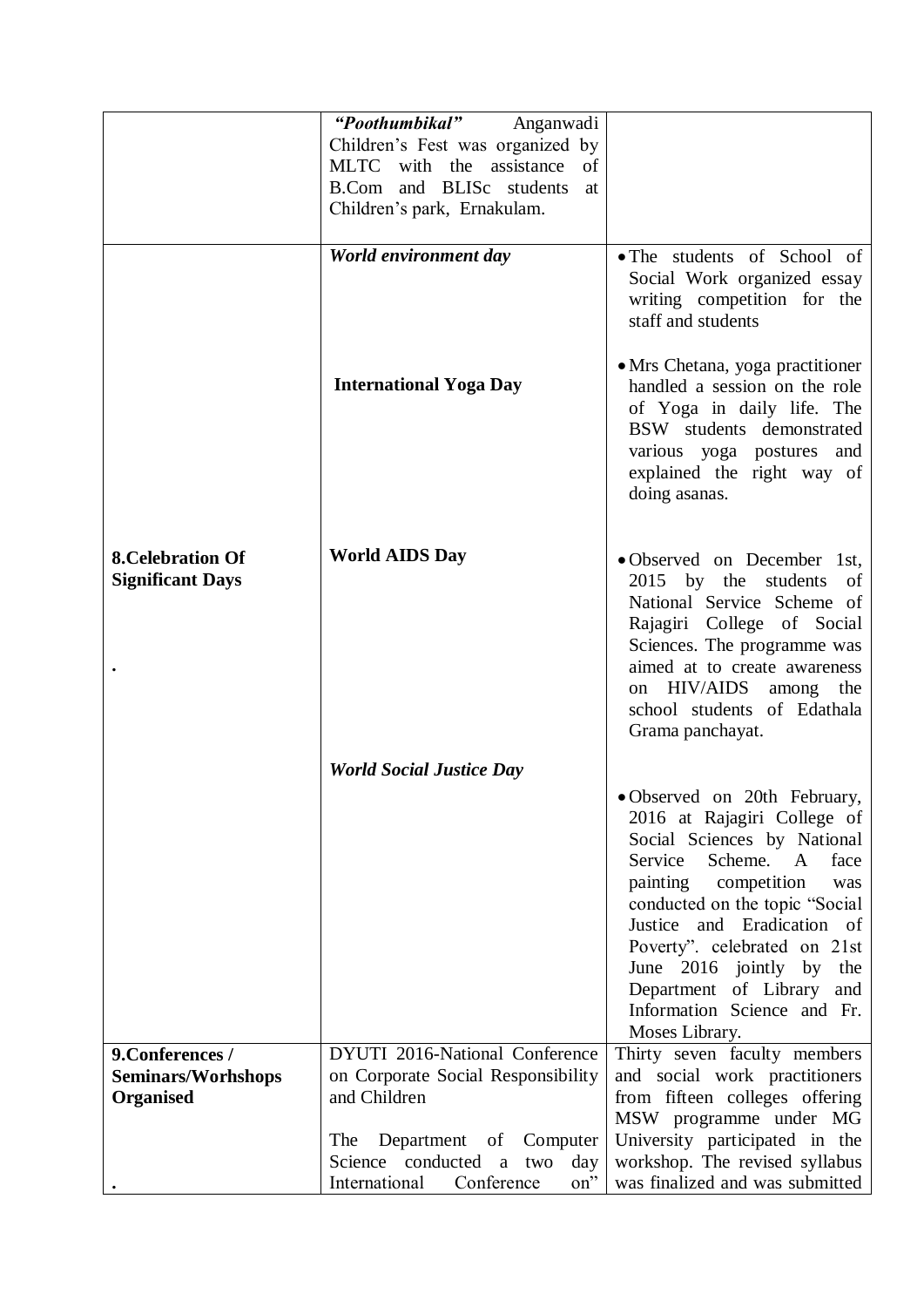|                                                                       | Knowledge Engineering-Theory                                                                                                                                                                                                                                                                                                                                                                            | to the University during June                                                                                                                                                                                                   |
|-----------------------------------------------------------------------|---------------------------------------------------------------------------------------------------------------------------------------------------------------------------------------------------------------------------------------------------------------------------------------------------------------------------------------------------------------------------------------------------------|---------------------------------------------------------------------------------------------------------------------------------------------------------------------------------------------------------------------------------|
|                                                                       | and Practices", on the 24th and<br>25th of July 2015.                                                                                                                                                                                                                                                                                                                                                   | 2016                                                                                                                                                                                                                            |
|                                                                       | MSW Curriculum Revision 2016<br>Workshop was organized by the PG<br>Board of Studies (Social Work)<br>under M G University at Rajagiri<br>College<br>Social<br>of<br>Sciences<br>(Autonomous), Kalamassery                                                                                                                                                                                              |                                                                                                                                                                                                                                 |
| <b>10. Research Quality</b><br><b>Promotional Initiatives</b>         | One day workshop on Research<br>Methodology and Writing Research<br>Proposals was<br>organized<br>on<br>Saturday, 31st October 2015.<br>The<br>Research<br>Institute,<br>in <sub>1</sub><br>association with the Ministry of<br>Women and Child Development,<br>Govt. of India has been conducting<br>a study on 'Nutrition Management<br>and Infant Feeding Practices among<br>Tribal Women in Kerala' | <b>Faculty members of Social Work</b><br>Department of Rajagiri College,<br>Research Scholars of Rajagiri<br>Doctoral Centre, M.Phil and<br>PGDCSW students were the<br>participants of the workshop.                           |
|                                                                       | Bi-annual Meeting of Doctoral<br>Scholars under Social Work was<br>held on 28th January 2016<br>ten day ICSSR sponsored<br>A<br>Research Methodology Course for<br>PhD Scholars in Social Sciences,<br>organized by the Research Institute<br>from $25th$ February - 5th March<br>2016                                                                                                                  | Eminent resource persons from<br>within and outside the state of<br>Kerala, including the ICSSR<br>panel of experts, led the sessions<br>the<br>related<br>topics<br>to<br>on<br>qualitative<br>and<br>quantitative<br>research |
|                                                                       | The following issues of the two<br>journals were published during<br>2015-16                                                                                                                                                                                                                                                                                                                            |                                                                                                                                                                                                                                 |
| 11. Facilitating<br><b>Publication Of Rajagiri</b><br><b>Journals</b> | Rajagiri Journal of Social<br>Development (ISSN 0973-3086) -<br>Vol 7 No 2 (2015), Vol 8 No 1<br>(2016),<br>Rajagiri<br>Management<br>Journal (ISSN 0972-9968)- Vol 9<br>No 2 (2015), VOL 10, No1(2016)                                                                                                                                                                                                 |                                                                                                                                                                                                                                 |
| 12. Rajagiri Staff<br><b>Welfare Initiatives</b>                      | Annual tour<br>of Rajagiri<br>$\bullet$<br>Staff Welfare Association was<br>organized from 16th to<br>19th<br>October 2015 to Bangalore and<br>Mysore.<br>session<br>Cancer<br>A<br>on                                                                                                                                                                                                                  |                                                                                                                                                                                                                                 |